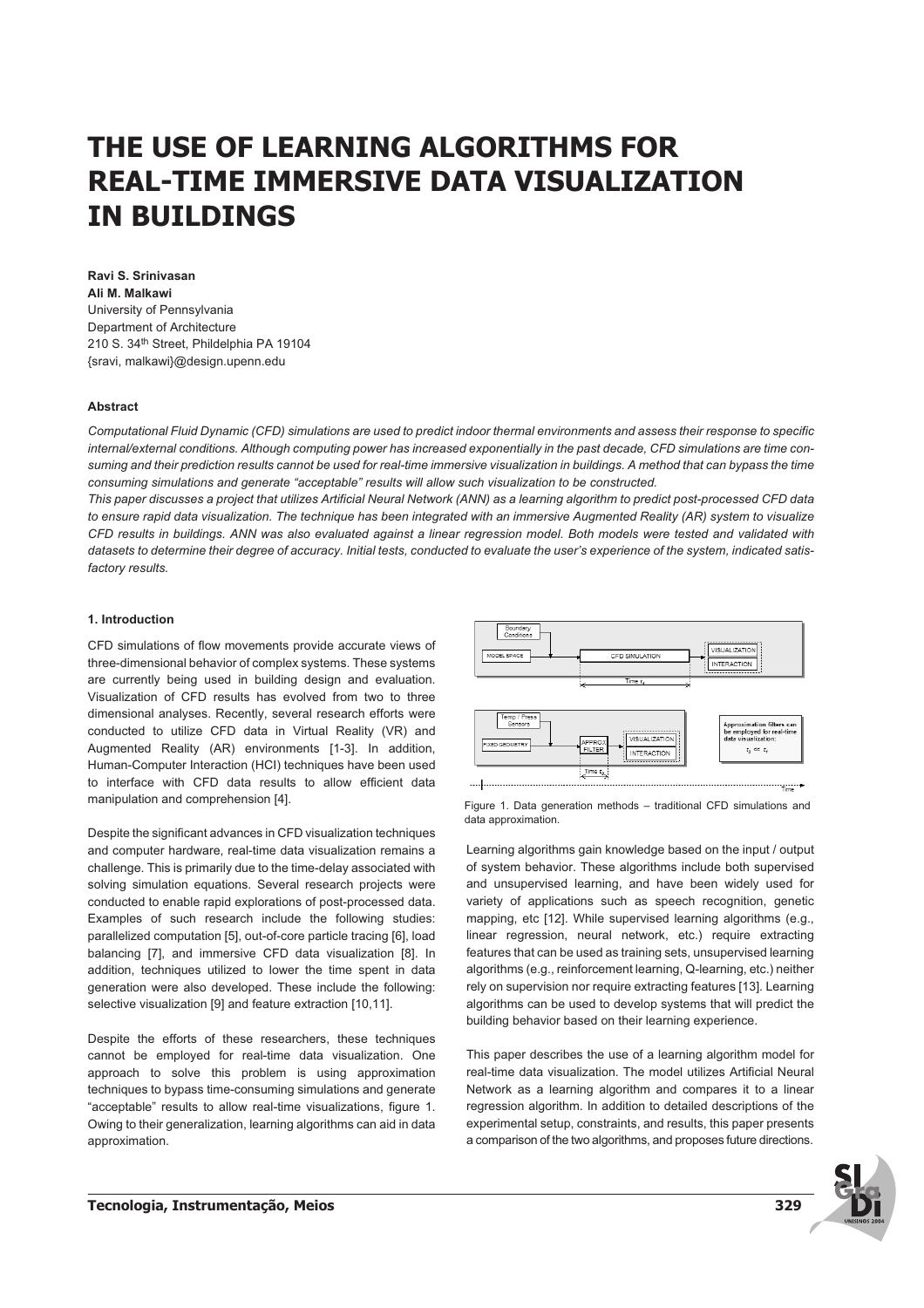## **2. Data approximation model**

The Data Approximation model consists of two modules – space representation and learning algorithms, figure 2. Space representation accounts for room geometry, its properties, and internal obstructions. The learning algorithm used is an Artificial Neural Network that is trained using input / output data based on the building thermal behavior.



Figure 2. Data Approximation model.

The generated data is integrated with an AR visualization module to test its applicability for real-time data visualization [8].

The space used for training was a 7.16m (length) x 4.80m (width) x 3.66m (height) room that is located in an interior zone, i.e., with no exposure to exterior conditions. The boundary conditions of the room were constant except for the air and temperature changes caused by a mechanical system through an air diffuser. The training utilized1224 nodes that represent the indoor space in terms of X-Y-Z axes. The boundary conditions were the temperature  $(T_i)$  and pressure  $(P_i)$  of the air supply.

To generate the training set, CFD simulations were performed by changing the boundary conditions, specifically changing the inlet-temperature  $(T_i)$  from 25°C to 35°C, and varying the inlet-pressure (P $_{\mathsf{j}}$ ) from 0.2 to 0.25 Pascal. The inlet-temperature and pressure were incremented by 0.5°C and 0.05 Pascal respectively. The output of the nodal temperature and velocity in the three-dimensional space was fed to two learning algorithms to investigate their potential in generating acceptable results for rapid visualization. Table 1 presents the input / output parameters for the learning algorithms.

| Table 1. Description of input-output variables. |
|-------------------------------------------------|
|-------------------------------------------------|

| <b>Parameters</b>                |              | Input/Output | Data Type |
|----------------------------------|--------------|--------------|-----------|
| Inlet temperature                | Ι.           | Input        | Numeric   |
| Inlet pressure                   | Ρ.           | Input        | Numeric   |
| Temperature at every node        | o(xyz)       | Output       | Numeric   |
| Velocity magnitude at every node | $V_{o(xyz)}$ | Output       | Numeric   |

#### **2.1. Learning using statistical analysis**

Linear Regression is a simple statistical approach for fitting a curve through a set of input / output points with a generalization error [14]. Linear regression allows a variable to correlate with two or more independent variables by *least squared fit*. For comparison purposes, linear regression algorithm was integrated to the approximation model. Data generated using CFD simulations were used for training. After sufficient training and validation, the linear regression learning algorithm was tested with new inlet temperature and pressure values, and compared with regular CFD simulations, figures 3-6.







Figures 3. Inlet temperature maintained at 10°C.



Figures 4. Inlet temperature maintained at 20°C.



Temperature difference between Regression and CFD simulations [°C]

Figures 5. Inlet temperature maintained at 30°C.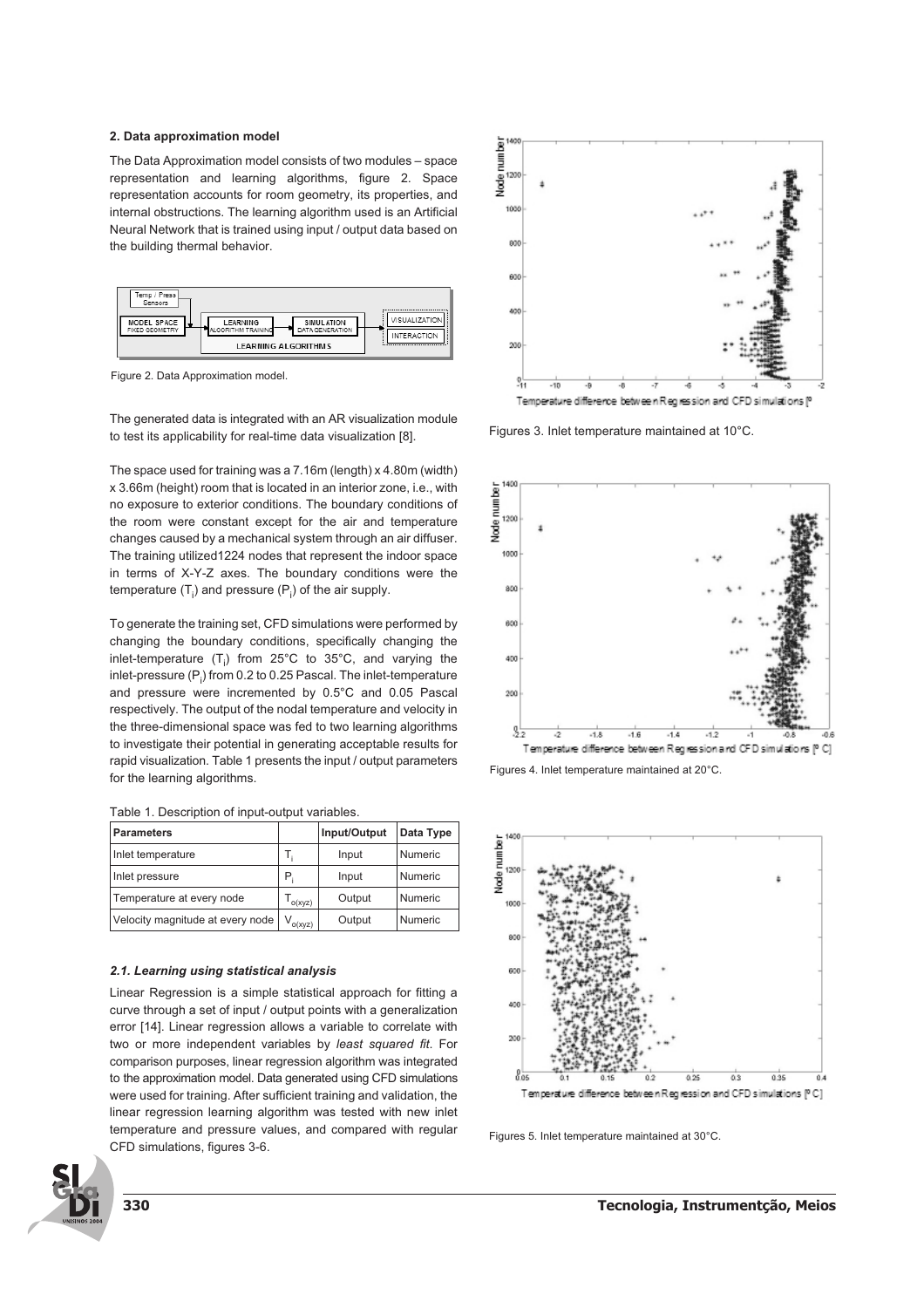

Figures 6. Inlet temperature maintained at 40°C.

Learning using the linear regression algorithm was satisfactory only for training sets that were inside the training range. A different algorithm to allow better generalization is needed. This prompted the use of the ANN learning algorithm described in the next section.

## **2.2. Learning using artificial neural network**

Back Propagation Network (BPN), a type of ANN, was used. BPN utilizes the Widrow-Hoff learning rule that iteratively adjusts the weights of the connection matrix in order to maximize the quality of re-organization of the input parameters [15]. The BPN consists of a four-layered neural network, with two hidden layers and two neurons each that represented the functional relationship between the inputs and outputs.

Simulating the ANN learning algorithm with training data resulted in varied weights for input / output variables. The learning algorithm was tested with validation datasets to determine the degree of accuracy the model can achieve. After satisfactory training, the model was provided with new inlet temperature and pressure values to generate corresponding nodal temperature and pressure data. The model predictions were compared with regular CFD simulations, figures 7-10.



Figures 7. Inlet temperature maintained at 10°C.



Figures 8. Inlet temperature maintained at 20°C.



Figures 9. Inlet temperature maintained at 30°C.



Figures 10. Inlet temperature maintained at 40°C.